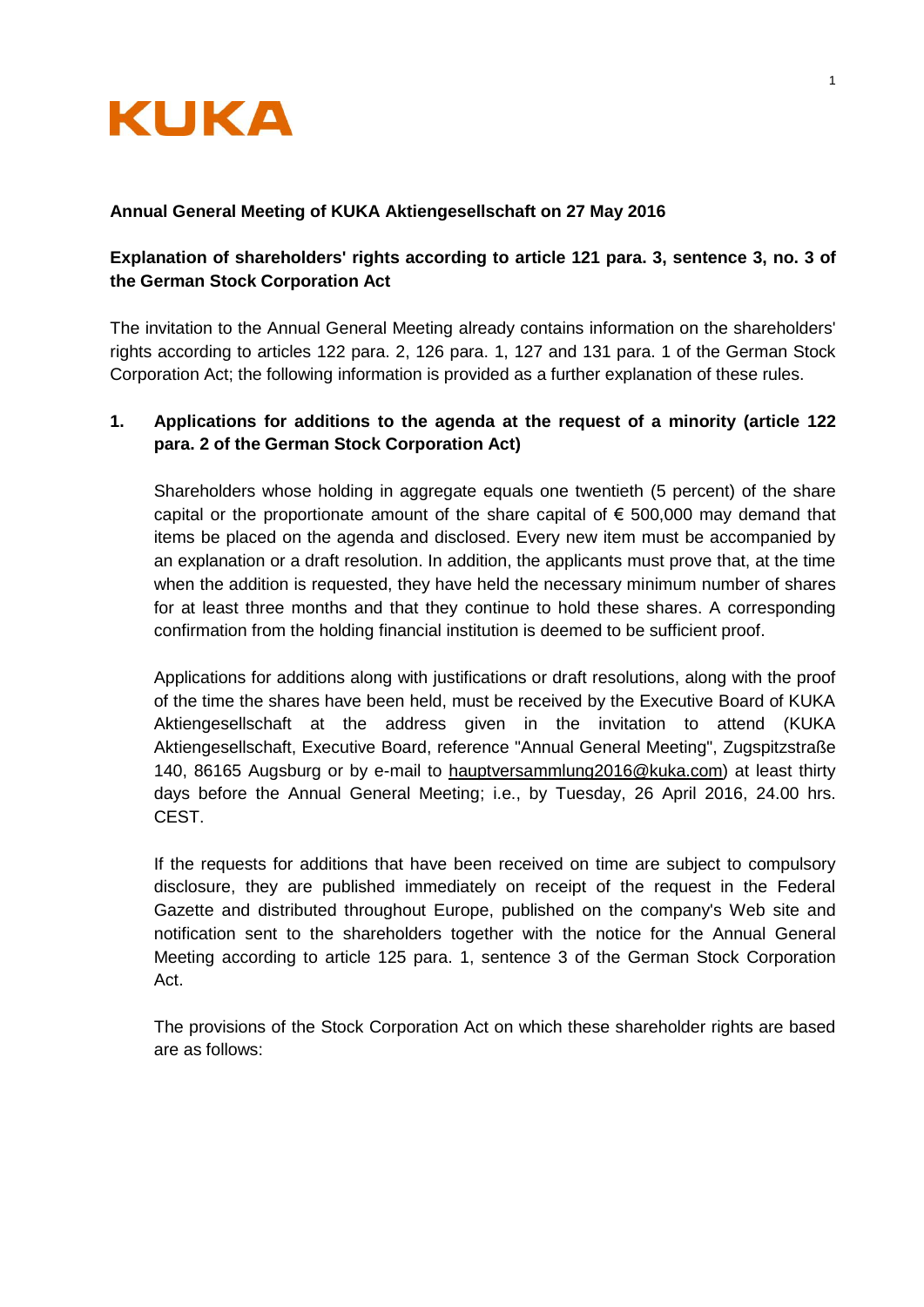

l

## **"Article 122 Convening at the request of a minority** 1

- (1) The Annual General Meeting shall be convened if shareholders whose holding in aggregate equals one twentieth of the share capital demand such meeting in writing, stating the purpose and the reasons for such meeting; the demand shall be addressed to the Executive Board. The articles of association may provide that the right to demand an Annual General Meeting shall require another form and to the holding of a lower proportion of the share capital. Article 142, para. 2, sentence 2 applies accordingly.
- (2) Similarly, shareholders whose holding in aggregate equals one twentieth of the share capital or the proportionate amount of € 500,000 may demand that items be placed on the agenda and disclosed. Each new item shall be accompanied by an explanation or a draft resolution. The demand in the sense of sentence 1 shall be provided to the company at least 24 days, or in the case of listed companies at least 30 days, prior to the meeting; the day of receipt shall not be included in this calculation.
- (3) If any such demand is not complied with, the court may authorize the shareholders who have made the demand to call a shareholders' meeting or publish such items. At the same time the court may appoint the chairman of the meeting. The notice of the meeting or the publication shall refer to such authorization. An immediate appeal may be made against the decision of the court.
- (4) The company shall bear the costs of the Annual General Meeting and, in the case of paragraph 3, also the court costs if the court has granted such motion."

## **"Article 142 Appointment of special auditors**

*(of relevance here is sentence 2 as left in its original context within section 2)*

(2) If shareholders at the Annual General Meeting reject an application for the appointment of special auditors to examine an action during the establishment of the company or an action in the management of the company not dating back more than five years, the court shall appoint special auditors on the application of shareholders whose holding in aggregate at the time of the application equals one hundredth of the share capital or a proportionate amount of  $\epsilon$  100,000, if facts exist that give reason to suspect that improprieties or gross violations of law or the articles of association have occurred in connection with such matter; this also applies to matters within the last ten years if the company was listed on an exchange at the time of the matter The applicants shall prove that they have held the shares for at least three months before the day of the Annual General Meeting and that they will hold the shares until a decision is made about the motion. Article 149 applies accordingly for any agreement to avoid such special audit."

## **2. Motions and election proposals from shareholders (articles 126 para. 1 and 127 of the German Stock Corporation Act)**

Nominations by the shareholders for the election of Supervisory Board members or auditors do not need to be justified, unlike other proposals from shareholders (counter motions).

<sup>1</sup> Article 122 Stock Corporation Act has been amended by the act amending the Stock Corporation Act ("Stock Corporation Law Amendment 2016") dated December 22, 2015 (*Bundesgesetzblatt* I, p. 2565). Pursuant to article 26h para 4 of the Introductory Act to the Stock Corporation Act, the amended version applies for the first time to convocation and supplement requests which are received by the company on June 1, 2016. Hence, article 122 Stock Corporation Act applies to this year's Annual General Meeting of KUKA Aktiengesellschaft still in its former version as set forth in excerpts above.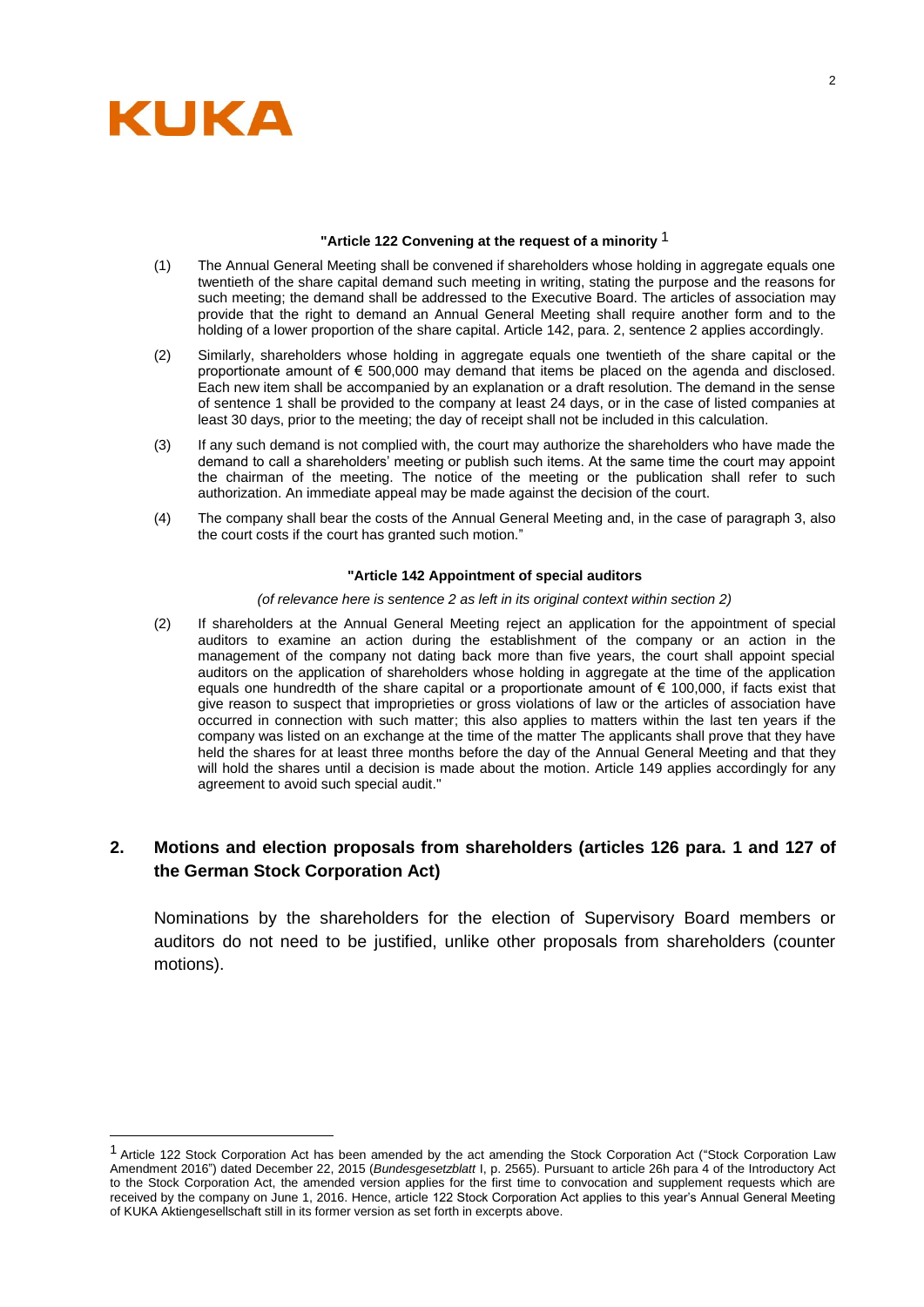

Counter motions by shareholders do not need to be made available

- (1) if the Executive Board would as a result become criminally liable,
- (2) if the counter motion would result in a resolution at the Annual General Meeting that would be illegal or that would violate the articles of association,
- (3) if the justification contains statements that are obviously false or misleading in material respects or that are libelous,
- (4) if a counter motion by the shareholder based on the same facts has already been communicated at an earlier General Meeting of the company pursuant to article 125 of the German Stock Corporation Act,
- (5) if the same counter motion of the shareholder with essentially the same justification has already been communicated according to article 125 of the German Stock Corporation Act at at least two Annual General Meetings of the company in the last five years and at the Annual General Meeting less than one twentieth of the share capital represented voted for it,
- (6) if the shareholder indicates that he or she will neither attend the Annual General Meeting nor be represented at it, or
- (7) if the shareholder, within the last two years at two Annual General Meetings has failed to make or cause to be made on his or her behalf any counter motion communicated by him or her.

The same applies accordingly for the communication of election nominations. In addition, the Executive Board does not need to make nominations for the election of Supervisory Board members and auditors available if they do not contain the name, exercised profession and place of residence of the proposed candidates, and for legal entities, the company and its registered office and, in the case of nominations for the election of Supervisory Board members, if no information is provided about their membership on other Supervisory Boards to be formed by law. Information about their membership on comparable German and foreign monitoring bodies of commercial companies must be enclosed.

The grounds for counter motions and election nominations do not need to be made available if they exceed more than 5,000 characters in total. If several shareholders submit counter motions with respect to the same item in the resolution or if they submit the same election nominations, the Executive Board may summarize the counter motions and election nominations and their grounds.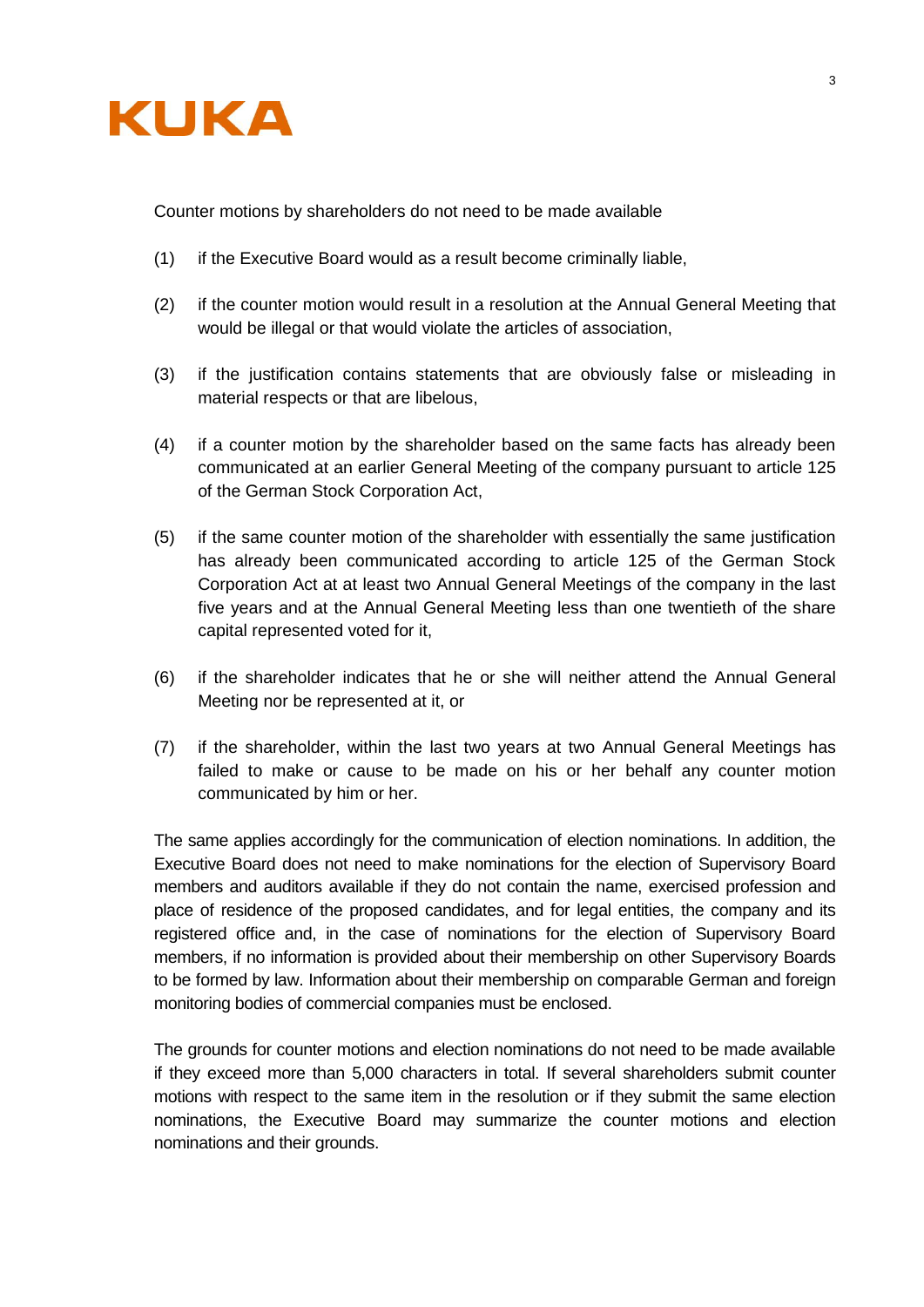

The provisions of the Stock Corporation Act on which these shareholder rights are based are as follows:

#### **"Article 126 Motions by shareholders**

- (1) Motions by shareholders including the shareholder's name, the grounds and any position taken by the Management shall be made available to the persons entitled pursuant to article 125 para. 1 to 3 under the conditions stated therein if at least 14 days before the company's meeting the shareholder sends to the address indicated in the notice convening the meeting a motion counter to a proposal of the Executive Board and Supervisory Board as to a particular item on the agenda with an explanation. The date of receipt shall not be taken into account. In the case of listed companies, access shall be provided by the company's Web site. Article 125 para. 3 applies accordingly.
- (2) A counter motion and the grounds for this need not be made available
	- 1. if the Executive Board would as a result become criminally liable,
	- 2. if the counter motion would result in a resolution at the Annual General Meeting that would be illegal or that would violate the articles of association,
	- 3. if the justification contains statements that are obviously false or misleading in material respects or that are libelous,
	- 4. if a counter motion of the shareholder based on the same facts has already been communicated at an earlier General Meeting of the company pursuant to article 125 of the German Stock Corporation Act,
	- 5. if the same counter motion of the shareholder with essentially the same justification has already been communicated according to article 125 of the German Stock Corporation Act at at least two Annual General Meetings of the company in the last five years and at the Annual General Meeting less than one twentieth of the share capital represented voted for it,
	- 6. if the shareholder indicates that he or she will neither attend the Annual General Meeting nor be represented at it, or
	- 7. if the shareholder, within the last two years at two Annual General Meetings has failed to make or cause to be made on his or her behalf any counter motion communicated by him or her.

The grounds for counter motions and election nominations do not need to be made available if they exceed more than 5,000 characters in total.

(3) If several shareholders submit counter motions with respect to the same item in the resolution or if they submit the same election nominations, the Executive Board may summarize the counter motions and election nominations and their grounds."

#### **"Article 127 Nominations by shareholders**

Article 126 shall apply analogously to a nomination by a stockholder for the election of a member of the Supervisory Board or the external auditor. Such nomination need not be supported by a statement of the grounds for this. The Management Board also need not communicate such nomination if it fails to contain the particulars required by article 124, para. 3, sentence 3 and article 125, para.1, sentence 5. For the election of Supervisory Board members of listed corporations that are subject to the Co-Determination Act, the Coal and Steel Co-Determination Act or the Supplemental Co-Determination Act, the Management Board shall provide the following information:

- (1) notice of the requirements of article 96 para. 2,
- (2) information on whether the joint fulfilment of the quotas was contested in accordance with article 96 para. 2 sentence 3 Stock Corporation Act, and
- (3) information on how many positions on the Supervisory Board must be filled by women and men respectively in order to fulfil the minimum quota requirements pursuant to article para. 2 sentence 1 Stock Corporation Act.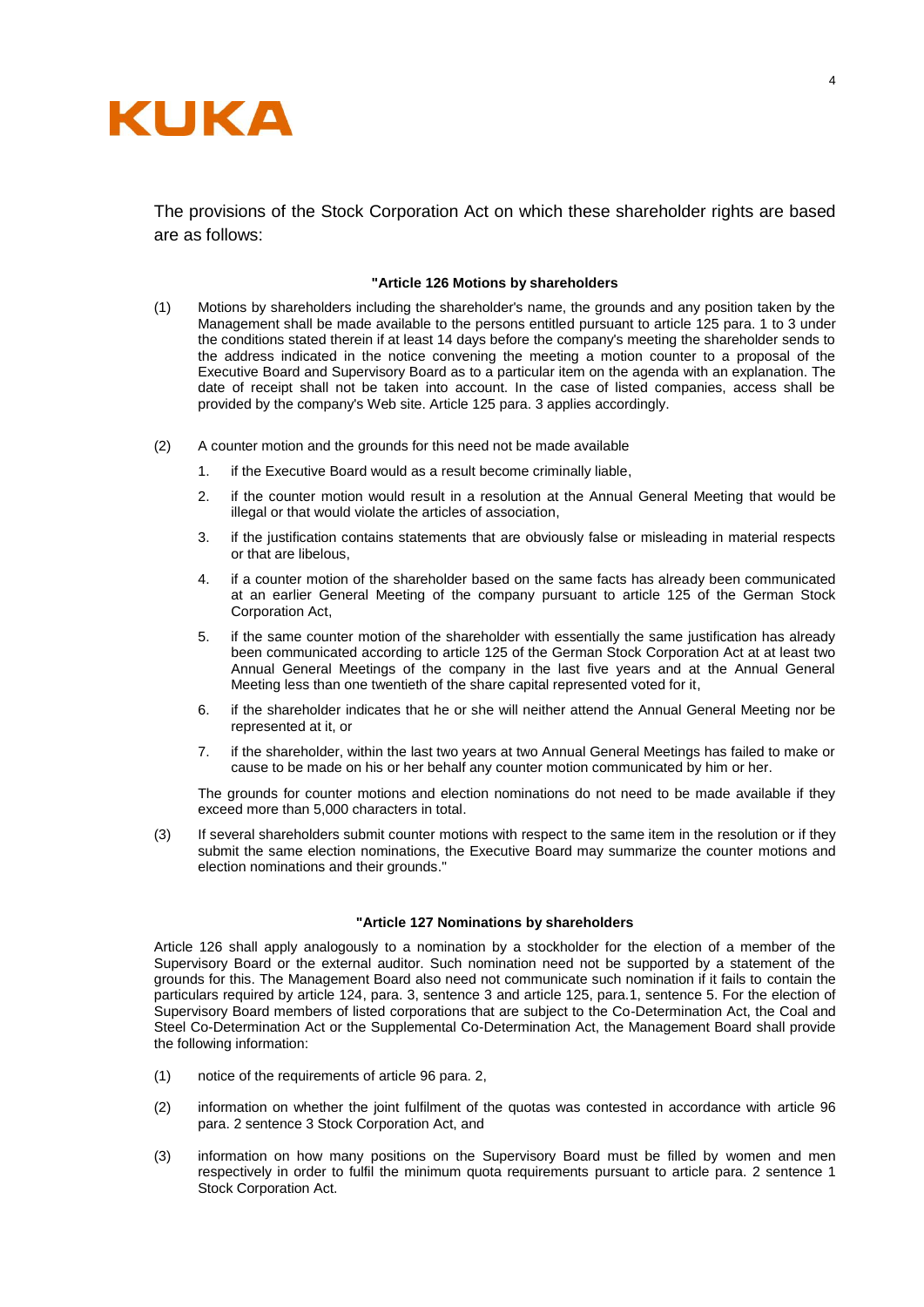

# **3. Shareholders' right of information (article 131 para. 1 of the German Stock Corporation Act)**

Every shareholder shall be given information about company matters by the Executive Board upon demand in the Annual General Meeting to the extent necessary for an appropriate appraisal of an agenda item. The duty to provide information shall also extend to the company's legal and business relations with any affiliated company. If a company makes use of the simplified procedure according to article 266 para. 1 sentence 3, article 276 or article 288 of the German Commercial Code, each shareholder may request that the annual financial statements be presented to him or her at the Annual General Meeting that considers the annual financial statements in the form that would have been used if such provisions on simplified procedure were not applied. The duty of the Executive Board of a parent company (article 290 para. 1 and 2 Commercial Code) to provide information in the Annual General Meeting that considers the consolidated financial statements and consolidated management report also covers the situation of the Group and the companies included in the consolidated financial statements.

The Executive Board may refuse to provide information

- (1) to the extent that providing such information is, according to sound business judgment, likely to cause material damage to the company or an affiliated enterprise,
- (2) to the extent that such information relates to tax valuations or the amount of certain taxes,
- (3) with regard to the difference between the value at which items are shown in the annual balance sheet and the higher market value of such items, unless shareholders at the Annual General Meeting are to approve the annual financial statements,
- (4) with regard to the methods of classification and valuation, if disclosure of such methods in the notes is sufficient to provide a clear view of the actual condition of the company's assets, financial position and profitability within the meaning of article 264 para. 2 of the Commercial Code; the above shall not apply if the General Meeting is to approve the annual financial statements,
- (5) if provision thereof would render the Executive Board criminally liable,
- (6) if the information is continuously available on the company's Web site seven or more days prior to the Annual General Meeting as well as during the meeting.

The provision of information may not be denied for other reasons.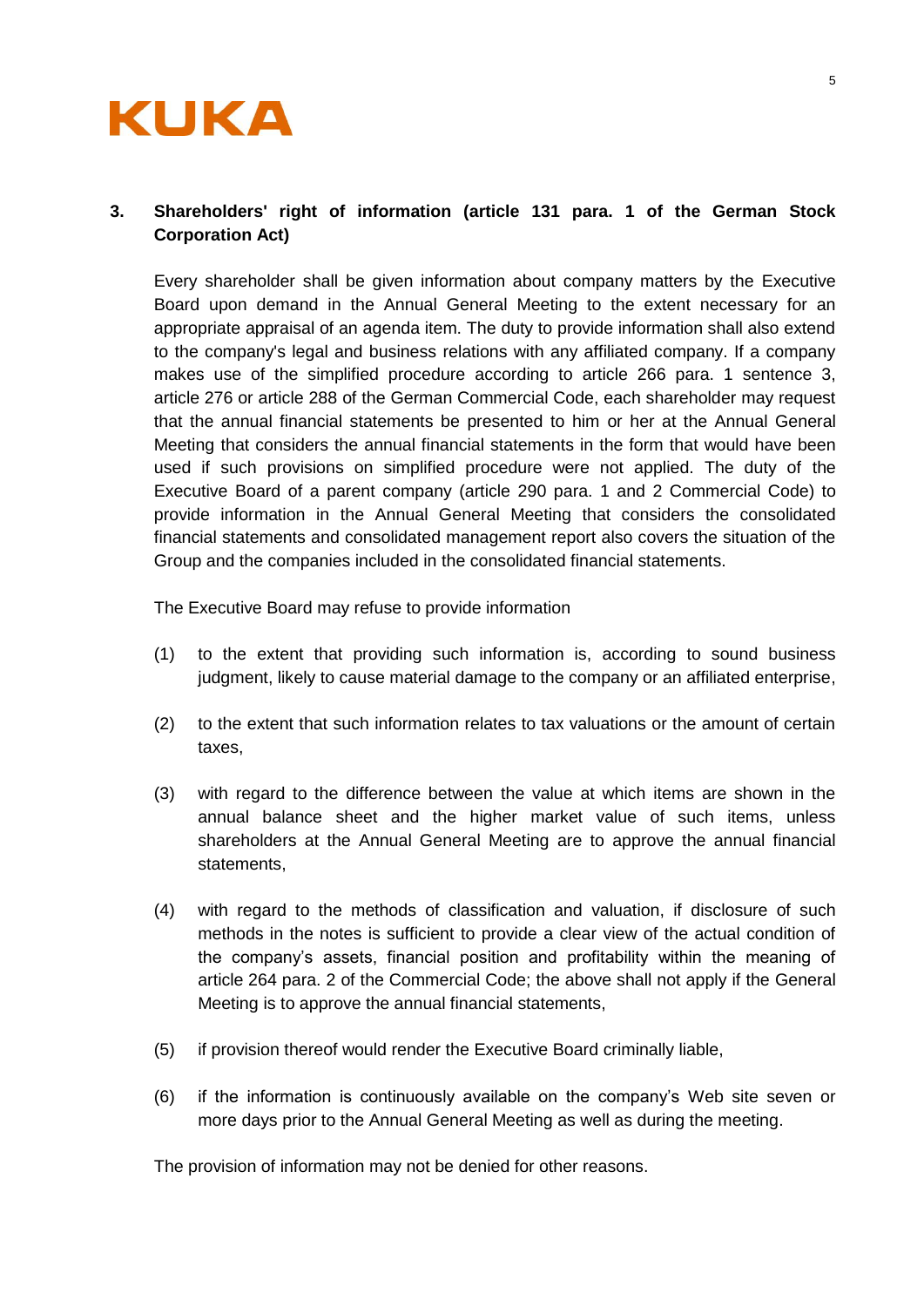

If information has been provided outside the Annual General Meeting to a shareholder by reason of his or her status as a shareholder, such information shall upon request be provided to any other shareholder at the Annual General Meeting, even if such information is not necessary to permit a proper evaluation of the item on the agenda. In this case, the Executive Board may not refuse to provide such information on the grounds of items 1 to 4.

If a shareholder has been denied information, he or she may request that his or her question and the reason for which the information was denied be recorded in the minutes of the meeting.

## **"Article 131 Shareholders' right of information**

- (1) Every shareholder shall be given information about company matters by the Executive Board upon demand in the Annual General Meeting to the extent necessary for an appropriate appraisal of an agenda item. The duty to provide information shall also extend to the company's legal and business relations with any affiliated company. If a company makes use of the simplified procedure according to article 266 para. 1 sentence 3, article 276 or article 288 of the German Commercial Code, each shareholder may request that the annual financial statements be presented to him or her at the Annual General Meeting that considers the annual financial statements in the form which he would have had without such simplified procedure. The duty of the Executive Board of a parent company (article 290, para. 1 and 2 Commercial Code) to provide information in the Annual General Meeting that considers the consolidated financial statements and consolidated management report also covers the situation of the group and the companies included in the consolidated financial statements.
- (2) The information provided shall comply with the principles of conscientious and accurate accounting. The articles of association or the rules of procedure according to article 129 may authorize the chairperson of the meeting to limit the number of questions and speaking time of shareholders as appropriate and to lay down general rules thereon.
- (3) The Executive Board may refuse to provide information
	- 1. to the extent that providing such information is, according to sound business judgment, likely to cause material damage to the company or an affiliated enterprise;
	- 2. to the extent that such information relates to tax valuations or the amount of certain taxes;
	- 3. with regard to the difference between the value at which items are shown in the annual balance sheet and the higher market value of such items, unless shareholders at the Annual General Meeting are to approve the annual financial statements;
	- 4. with regard to the methods of classification and valuation, if disclosure of such methods in the notes is sufficient to provide a clear view of the actual condition of the company's assets, financial position and profitability within the meaning of article 264 para. 2 of the Commercial Code; the above shall not apply if the General Meeting is to approve the annual financial statements;
	- 5. if provision thereof would render the Executive Board criminally liable;
	- 6. if in the case of a credit institution or financial services institution information about the applied balance sheet and valuation methods or calculations made in the annual financial statements, the management report, the consolidated annual financial statement or the group's management report need not be given;
	- 7. if the information is continuously available on the company's Web site seven or more days prior to the Annual General Meeting as well as during the meeting.

The provision of information may not be denied for other reasons.